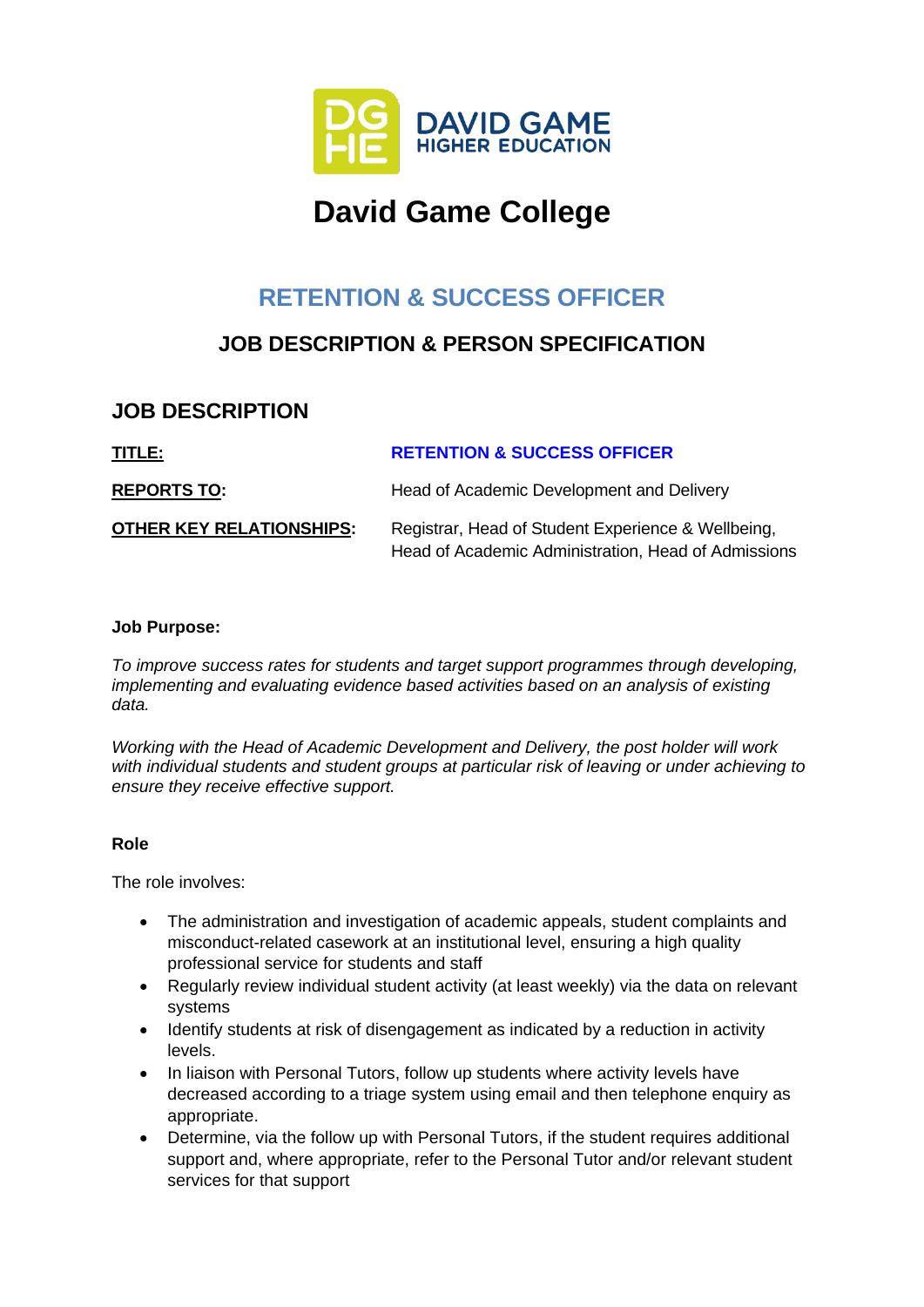- Work with departments to develop measurable plans and initiatives to improve student retention and success, and ensure regular monitoring of performance against set learning plans.
- Support a uniform and consistent approach to programme withdrawal, interruption and progression.
- Collate and co-ordinate college wide initiatives to increase student success.
- Work with the key staff to showcase retention and student success initiatives that have real impact.
- Assist academic teams with the organisation of additional academic support

#### **Other:**

- To ensure that the department keeps thorough, accurate, confidential and up-to-date student case notes and statistics in line with student service procedures
- To be familiar with all the College's academic and other rules and regulations.
- To undertake regular training and continuing professional development and to participate in external networks to identify good practice for application within the College
- To maintain confidentiality of personal information at all times.
- To act with professionalism and integrity at all times in the discharge of duties for and on behalf of the College.
- To show commitment to the College's Equality and Diversity policies and to support the implementation of the College's policies.
- To act as a point of contact for students in response to mitigating circumstances which may affect students continuing with their studies.

#### **General:**

The above duties are subject to change at the discretion of the College and shall include other reasonable responsibilities as the College may from time-to-time assign. Normal working hours are Monday to Friday 9am-6pm.

#### **Ideal candidate**

We are looking for an individual who can show commitment to improving the experience and success of students and who has excellent attention to detail and communication skills. You must have experience of applying complex regulations to specific situations and be able to manage a heavy workload in compliance with recognised standards. You must have an excellent standard of written English and the ability to provide rapid write ups of decisions that are clearly reasoned, evidence-based and can stand up to scrutiny by external bodies. You must be compassionate and understanding with a genuine interest in improving the experience and success of others.